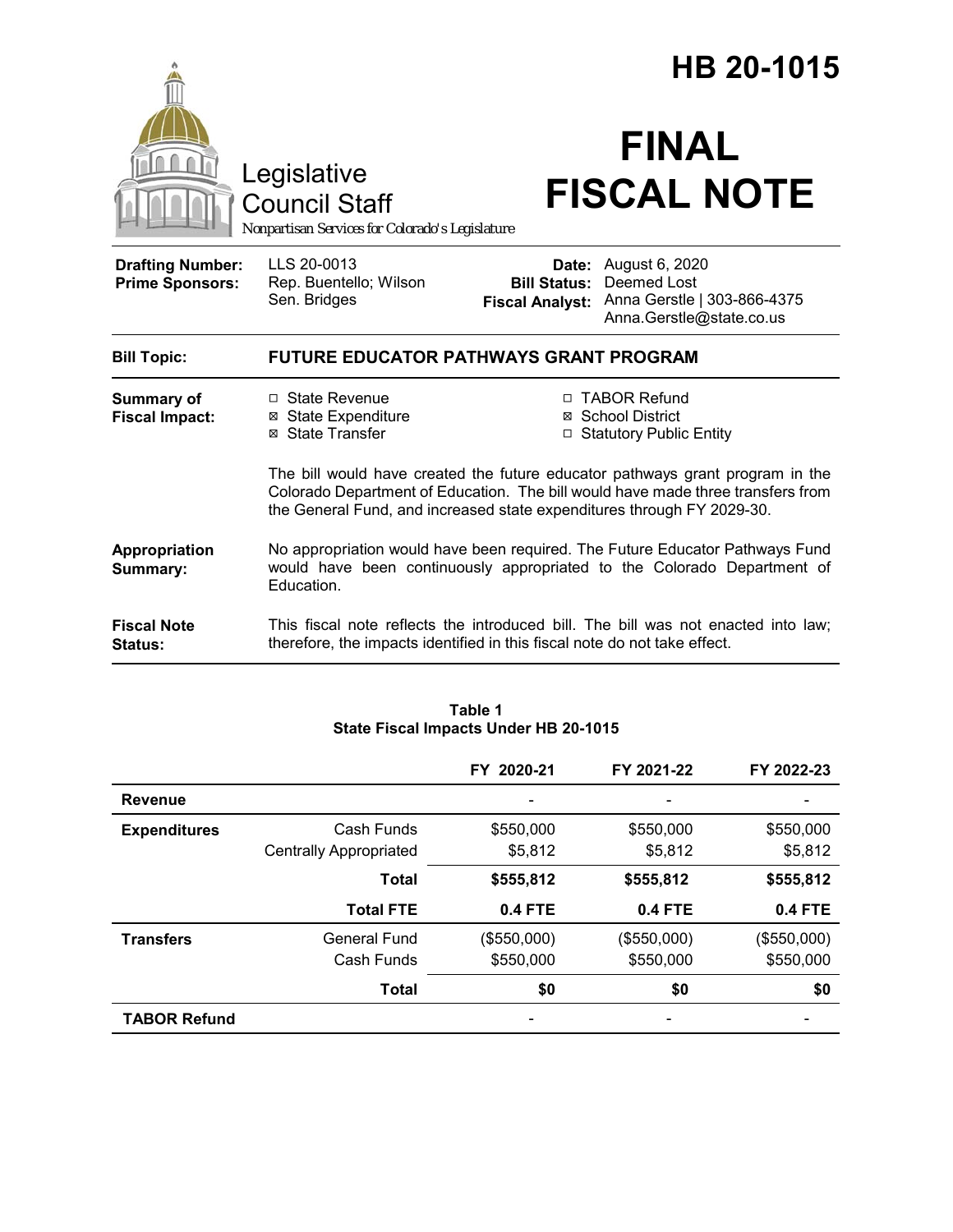August 6, 2020

### **Summary of Legislation**

The bill creates the Future Educator Pathways Grant Program in the Colorado Department of Education (CDE) to award grants to local education providers (LEPs) to create future educator pathways programs that provide apprenticeships and concurrent enrollment course work to prepare students for careers in education, including early childhood education.

**Grant uses.** Grants may be used to cover apprenticeship costs, including wages or transportation; job training or certification; concurrent enrollment course work that transfers to an institution of higher education; and other uses established by the State Board of Education (SBE). The SBE must consult with the Department of Labor and Employment and Department of Higher Education to promulgate rules for apprenticeships.

**Administration.** LEPs may apply to the program by either January 1, 2021, August 1, 2021, or August 1, 2022. The bill specifies what must be included in a grant application, including components of the program, partnerships with institutions of higher education or nonprofit partners, and a program budget. LEPs must commit to providing a local match of at least 25 percent of the grant amount.

The SBE must approve the applications no later than one month after the application deadline, and must prioritize LEPs that plan to use open paraprofessional positions to pay apprentice wages. Grants must be awarded to geographically diverse LEPs, at least 20 percent of the amount appropriated for the program must be awarded to rural LEPs, and at least 70 percent to LEPs must be awarded for programs that include an apprenticeship.

**Reporting.** CDE must submit an annual report on the program to the Governor, and the Education committees of the General Assembly, beginning no later than December 31, 2021. The bill specifies what must be included in the report.

**Funding**. The bill makes three transfers of \$550,000 from the General Fund to the newly created Future Educator Pathways Fund in FY 2020-21, FY 2021-22, and FY 2022-23. No more than five percent of the amount appropriated may be used for administrative expenses. If funding is remaining after the three grant cycles, the SBE may extend the program for a fourth grant cycle.

The program is repealed in July 1, 2030.

#### **State Transfers**

The bill transfers \$550,000 from the General Fund to the Future Educator Pathways Fund in FY 2020-21, FY 2021-22, and FY 2022-23.

#### **State Expenditures**

The bill increases state expenditures by \$555,612 and 0.4 FTE in FY 2020-21, and \$555,812 and 0.4 FTE in FY 2021-22 and FY 2022-23. Costs are from the Future Educator Pathways Fund, are listed in Table 2, and discussed below.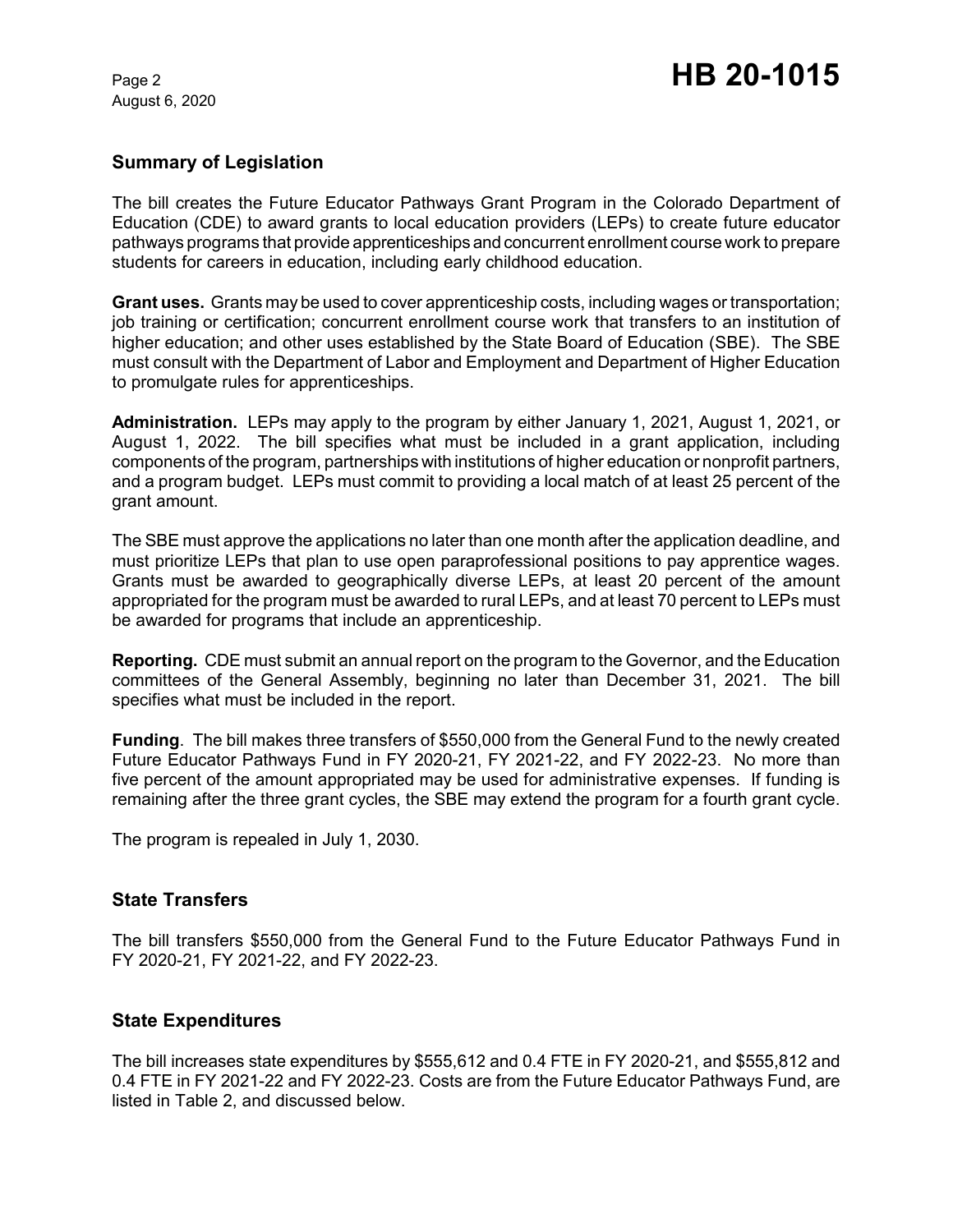|                                | FY 2020-21 | FY 2021-22 | FY 2022-23 |
|--------------------------------|------------|------------|------------|
| <b>Department of Education</b> |            |            |            |
| <b>Personal Services</b>       | \$26,369   | \$26,369   | \$26,369   |
| <b>Grant Amounts</b>           | \$523,631  | \$523.631  | \$523,631  |
| Centrally Appropriated Costs*  | \$5,812    | \$5,812    | \$5,812    |
| FTE - Personal Services        | $0.4$ FTE  | $0.4$ FTE  | $0.4$ FTE  |
| <b>Total Cost</b>              | \$555,812  | \$555,812  | \$555,812  |
| <b>Total FTE</b>               | $0.4$ FTE  | $0.4$ FTE  | $0.4$ FTE  |

**Table 2 Expenditures Under HB 20-1015**

 *\* Centrally appropriated costs are not included in the bill's appropriation.*

**Colorado Department of Education.** Beginning in FY 2020-21, CDE requires 0.4 FTE to implement the program, including developing the program, managing application and award processes, coordinating with and providing assistance to applicants and grant recipients, and completing the reporting requirements. The required FTE is divided between the Educator Talent, Grants Fiscal, and Competitive Grant divisions in CDE.

Beginning in FY 2020-21, \$523,641 will be awarded to LEPs. Based on a similar program run by the Cherry Creek School District, the full cost of implementing a program is about \$8,000 per student. Assuming a similar award amount per participating student, about \$6,000 (75 percent) would be covered by the state and about \$2,000 (25 percent) by LEPs. Assuming 10 to 15 students per program, 6 to 8 grants will be awarded for around \$70,000 each. Actual grant amounts will be determined by the SBE.

**Other state agencies.** The bill increases workload for the Department of Higher Education and Department of Labor and Employment to support CDE, and for state institutions of higher education to partner with LEPs to implement future educator pathway programs. No change in appropriation is required.

**Centrally appropriated costs.** Pursuant to a Joint Budget Committee policy, certain costs associated with this bill are addressed through the annual budget process and centrally appropriated in the Long Bill or supplemental appropriations bills, rather than in this bill. These costs, which include employee insurance and supplemental employee retirement payments, are estimated to be \$5,812 in FY 2020-21, FY 2021-22, and FY 2022-23

# **School District**

Beginning in FY 2020-21, the bill increases workload for any school district that applies for a grant, and increases revenue and expenditures for school districts that receive a grant and implement a future educator pathways program. School districts are required to provide a 25 percent match for grants. Based on a similar program run by the Cherry Creek School District, the full cost of implementing a program is about \$8,000 per student. Under the program, about \$6,000 (75 percent) would be covered by the state and about \$2,000 (25 percent) by LEPs.